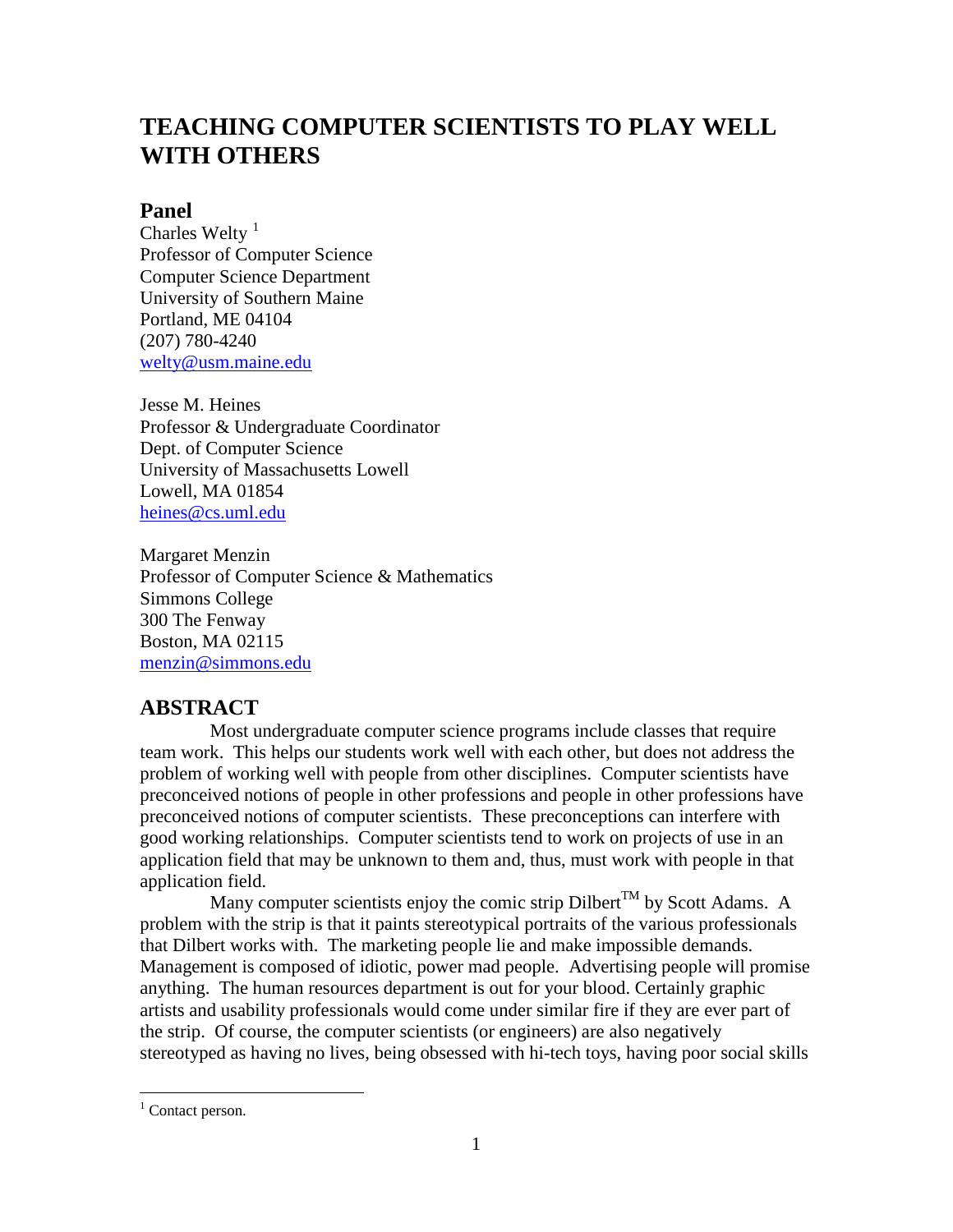and, generally, being geeky (see http://en.wikipedia.org/wiki/Geek). The problem is that these stereotypes often contain a component of truth. Computer scientists and others must learn to look beyond the stereotype and see what a person can actually do.

 This panel will look at several ways to foster appreciation of other disciplines to help broaden the sometimes narrow perspective of our graduates.

## **PANELISTS' POSITION STATEMENTS**

#### **Charles Welty**

#### **Using a Graphical User Interface Design course to teach computer scientists to play well with others.**

 A course in graphical user interface design works well as a delivery mechanism to aid computer scientists to learn better what other people do in designing and building a product. Many assignments and projects in computer science courses start with the functionality and appearance of the software defined in the problem statement. On the other hand, part of our GUI course is deciding what product to produce and then going through cycles of design and user testing to determine the final form of the product. In this process students should learn what team members with backgrounds other than computer science bring to the table.

 Our GUI course includes presenters with backgrounds in marketing, graphic arts, usability, ethnography, technical writing and, occasionally, management. Presenters from these other disciplines come into class not to teach the computer science students to be able to do the presenter's job after a single presentation but to show the breadth and depth of the presenters' expertise. Then, when the two come in contact at the workplace, the computer scientist has more than the above mentioned stereotypical views.

## **Jesse M. Heines**

#### **Exploring interdisciplinary course models.**

 Like our colleagues at the University of Southern Maine, we at UMass Lowell believe that there is great value in exposing computer science students to the work of their peers in other disciplines. With the help of a National Science Foundation (NSF) grant, we have tried to go beyond bringing in presenters from other disciplines to give students concrete experience in working on interdisciplinary projects.

 In 2007, a team of UMass Lowell professors was awarded an NSF CPATH grant to explore the intersection of computer science and the arts through interdisciplinary courses. The team consisted of two professors in computer science, two in art, one in music, and one in theatre. This team developed two types of courses: "synchronized" and "hybrid."

 "Synchronized" courses pair two existing of upper-level courses for majors in two departments. The courses remain independent, but the students work together on a joint project developed within the scope of the two courses. "Hybrid" courses are ones that are taught by two instructors simultaneously, one instructor from computer science and the other from the arts. These courses are open to all students across the university and co-listed in two departments. Science students earn Arts & Humanities General Education ("GenEd") credit, while Arts students earn Technology GenEd credit.

 Not unexpectedly, each course model turned out to have pros and cons. Our work taught us a number of lessons that we are now using to revise the courses. As we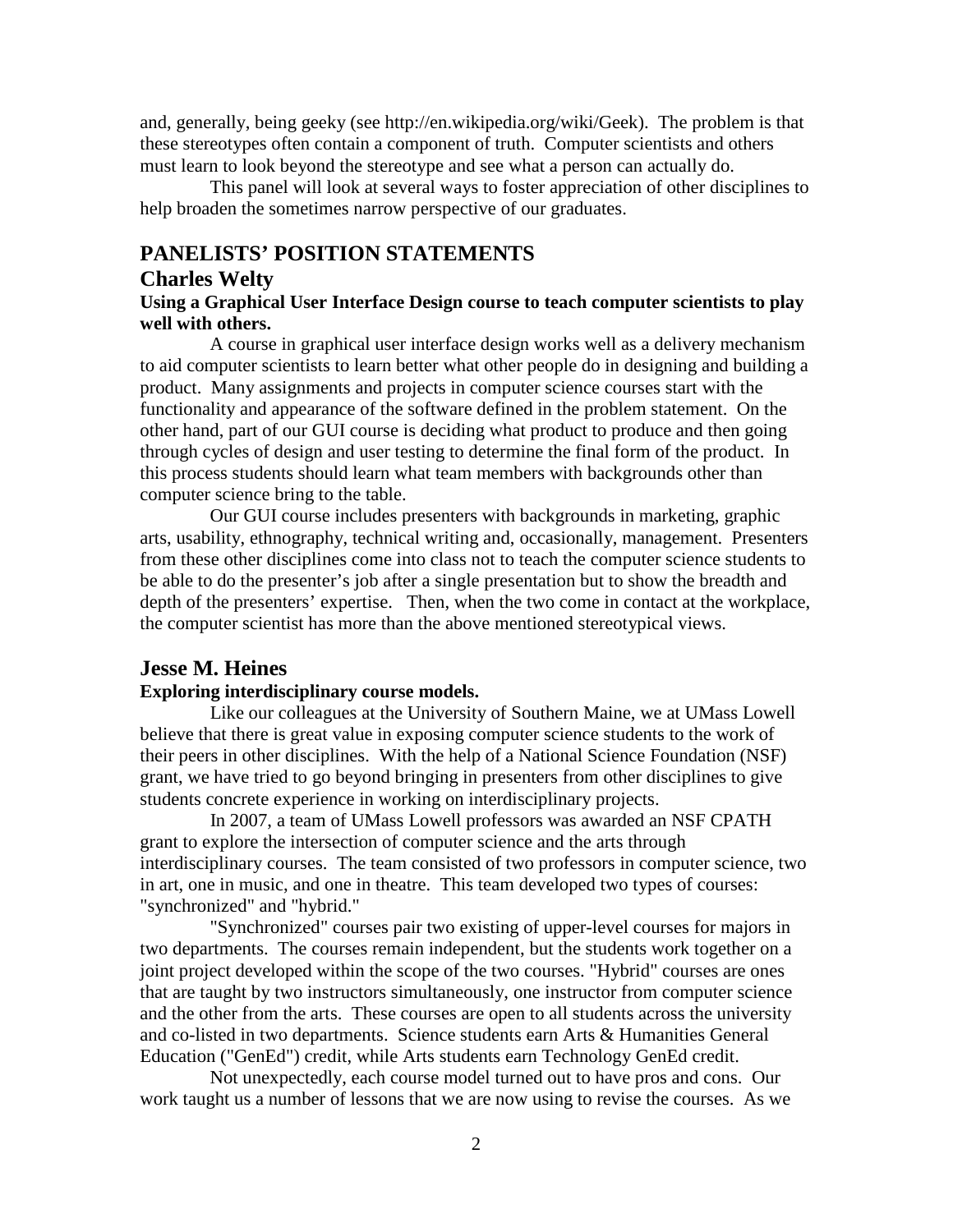move through our third year of this project and approach the end of our NSF funding, we feel that we have laid sufficient groundwork for at least the hybrid courses to continue to be offered. Enrollments in these courses has increased over time, and the professors involved remain enthusiastic about working together. The university administration has embraced the effort and allowed the professors to count the joint teaching as part of the professors' normal teaching load.

 We see these developments as indicators of a successful program that we expect to continue to grow and help prepare students for the interdisciplinary project teams they will encounter after graduation in the workplace.

#### **Margaret Menzin**

#### **Working with a course in another discipline**

 In my Systems Analysis course I try to present students with opportunities to both interview high level stakeholders and to work with domain experts from another field. Last year one project in the course was the design of an informational website for prospective students. My students had to identify the stakeholders and then write to and interview them: many high level administrators at our university (deans, head of the Library, etc.) and groups of other students to determine what content and functionality should be on the site. We also invited to our class people such as the Vice President of Marketing, who spoke about the institution's approach to presenting ourselves and answered student questions.

 After students had determined the architecture of the site we turned to the Video Production course in our Communications Department to provide content on a specified list of topics. Videographers are creative people and they can produce "fun" content, wonderful videos with humor and "voice". Creative people, however, don't necessarily follow your specifications. After the students in the Video Production course had made more than a dozen wonderful videos, my students had to turn to other sources to find images and videos for the remaining topics which needed visual material. There were also negotiations with the videographers about whether or not certain scenes in some videos were appropriate for the new site. And there were some other tensions around maintaining a time schedule (which my students had developed on Open Project), a problem well known in all software development.

 In retrospect my students and I didn't get enough "buy in" from the Communications students, and failed to communicate to them the nuances of the site's purpose, while the Video Production students didn't get enough of an understanding of what it means to be on "an assignment". I think some of these problems could have been solved by scheduling the courses at the same time so that the students could have worked more closely together. On the other hand, both groups of students gained an enormous appreciation of what the others had to contribute to a project and what it means to collaborate across professions. As a measure of the success, we are planning future collaborations between the two courses.

### **ABOUT THE PANELISTS**

 *Charles Welty*, professor of Computer Science at the University of Southern Maine for 30 years, is interested in graphical user interfaces and interface usability. An